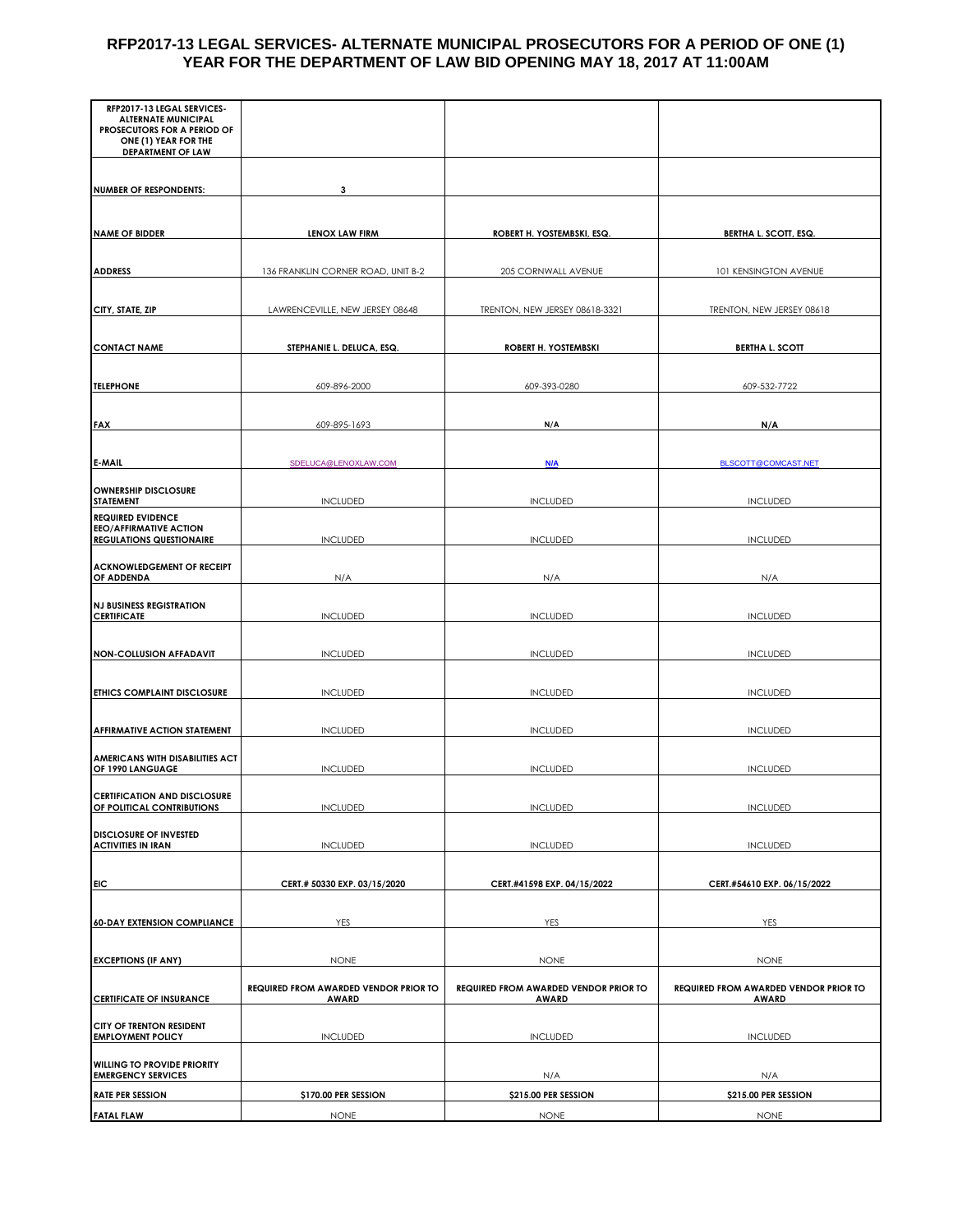## **FEE SCHEDULE PROPOSAL**

New Jersey Ethics Rules require that we prepare a retainer agreement at the outset of all new client relationships. Upon retention of our services, a retainer agreement memorializing our attorneyclient relationship will be provided. Our fee schedule proposal is at an hourly rate for all legal services to be billed in tenth  $(1/10)$  of an hour increments at the following rates:

| <b>Hourly Fee</b>            | <b>Services</b>                                                                                                                                                                                                                                          |  |
|------------------------------|----------------------------------------------------------------------------------------------------------------------------------------------------------------------------------------------------------------------------------------------------------|--|
| \$170.00                     | All legal services including but not limited to research, writing,<br>handling discovery obligations, and court appearances                                                                                                                              |  |
| \$80.00                      | Travel to \from locations other than court sessions                                                                                                                                                                                                      |  |
| \$85.00                      | Paralegals performing legal work                                                                                                                                                                                                                         |  |
| Costs & expenses<br>incurred | Reimbursement for costs and expenses such as filing fees,<br>investigation costs, transcript costs, expert fees, witness fees,<br>service charges, extraordinary postage and/or overnight<br>delivery costs, and copying services in excess of 100 pages |  |

## **INSURANCE**

A policy of insurance has been issued by Beneficial Insurance Services with a policy limit of \$3,000,000. Upon request, a copy of the declarations page will be provided.

## **CONCLUSION**

Ms. DeLuca is self-motivated, responsible and has an ability argue forcefully while under stress and communicate effectively. She is a well-rounded attorney with an attention to detail and a keen appetite for trial work. These qualities will serve the City of Trenton well. Moreover, she is familiar with the administration of the Mercer County criminal system having worked closely with Mercer County Assistant Prosecutors and Mercer County Criminal Judges. Ms. DeLuca is confident that she would be a valuable contributor as an Alternative Municipal Prosecutor to meet the needs of the City of Trenton in pursuing and obtaining justice.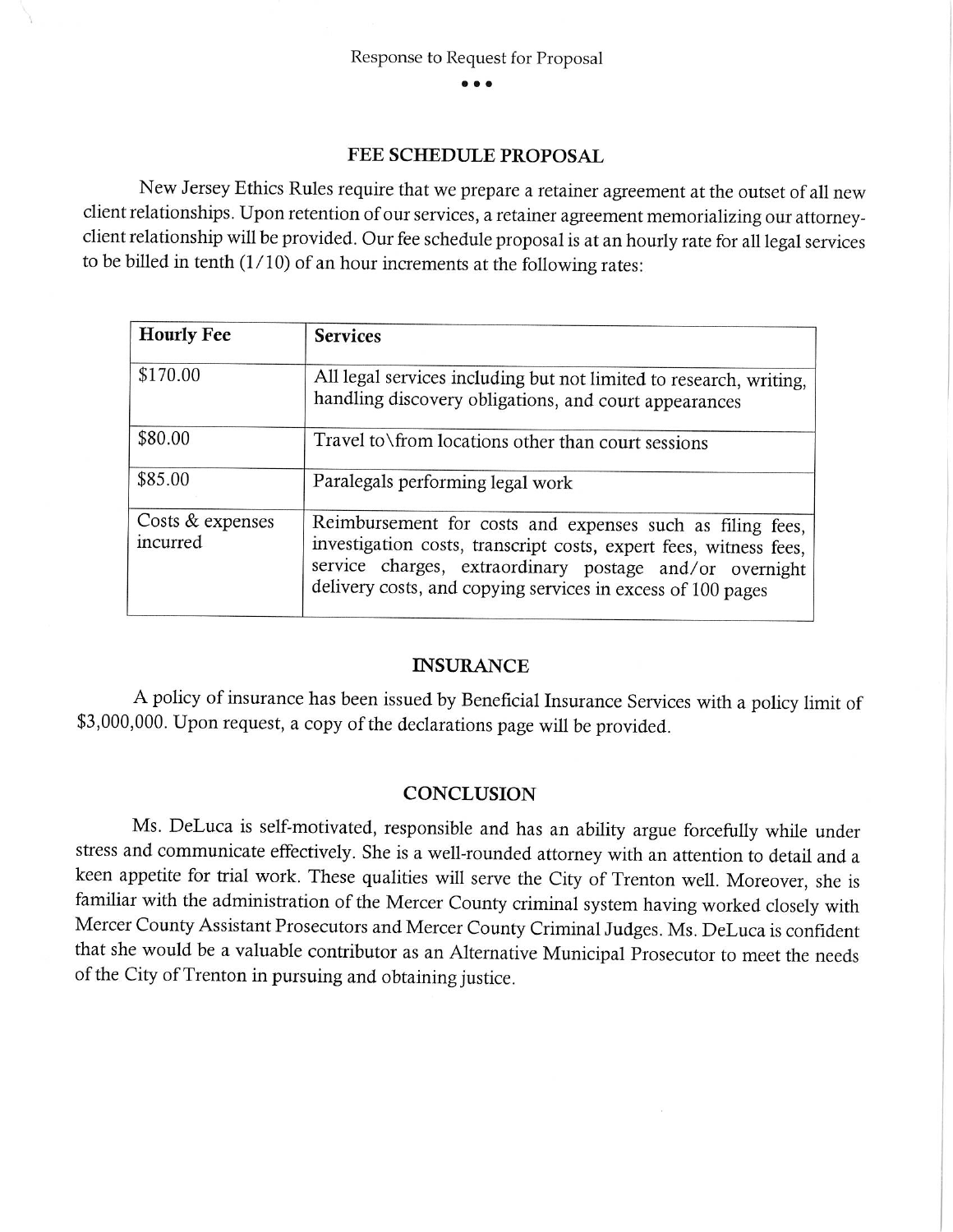$RFP$  2017-13 ALTERNATE MUNICIPAL PROSECUTORS COMPENSATION PROPOSAL:

FIRST SEXUIGO:

ALL SESSIONS REGUAR/DWI PRETRIAL/DWI TRIAL  $\mathscr{I}_{215}/$ 545510N

SEROND SEAVICE:

ON CALL WARRANTS:

#300/MONTH

Robert H. Ystuledo ROBERT H. YOSTELLASKI  $5/11/7$